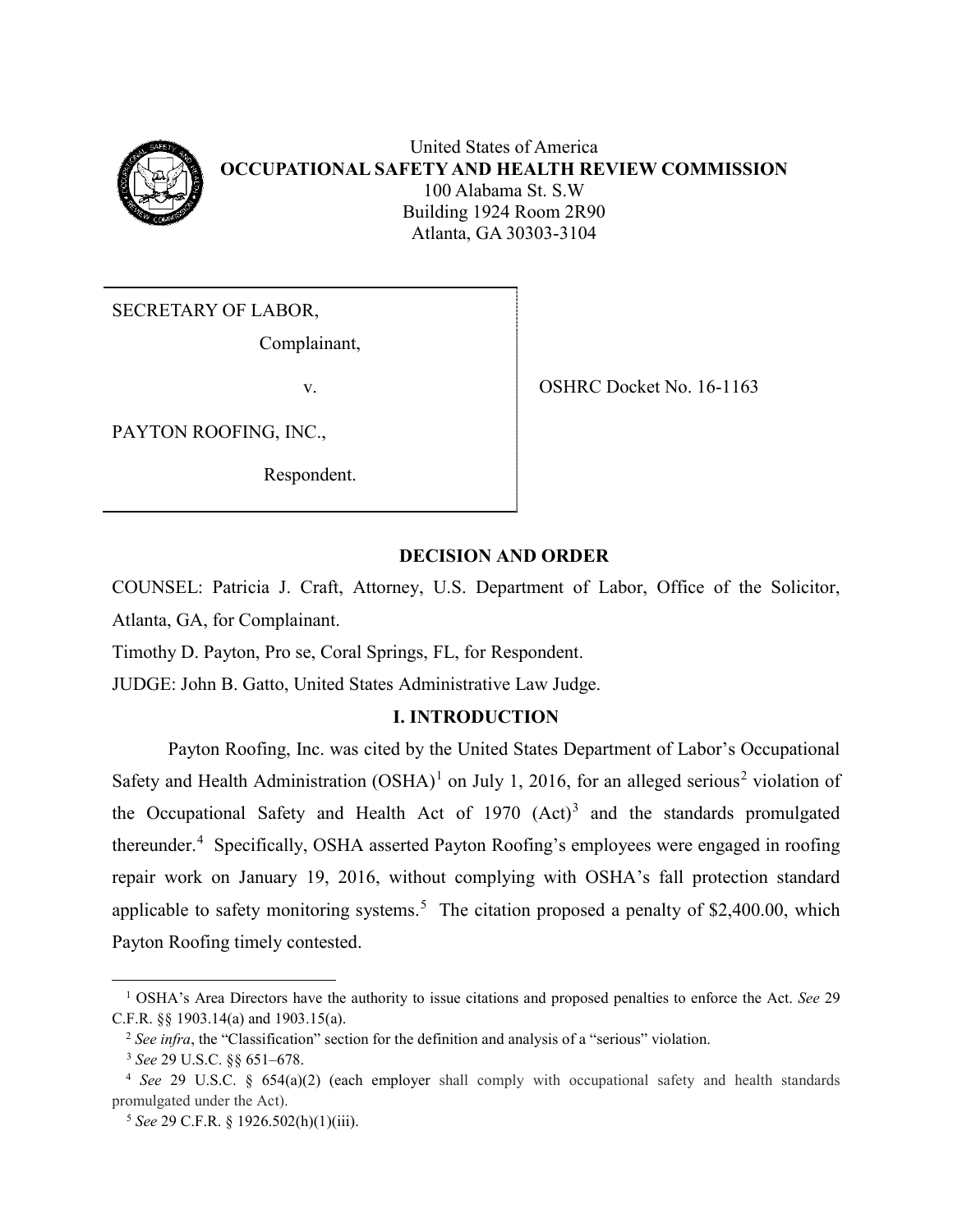The Court finds the Commission has jurisdiction of this action under section 10(c) of the Act, 29 U.S.C. § 659(c) and that Payton Roofing is an employer within the meaning of section (5) of the Act, 29 U.S.C. § 652(5). Although Timothy Payton served as the registered agent of Payton Roofing, was one of its corporate officers, and filed Payton Roofing's notice of contest contesting the "fine," he failed to appear at the pretrial conference and failed to appear at trial, both after having been properly noticed at his mailing address of record and at his email address of record. At trial, the Secretary of Labor moved for a default judgment, which the Court denied, since the Secretary has the burden of proof.

Pursuant to Rule 52(a) of the Federal Rules of Civil Procedure, after carefully considering all the evidence and the arguments of counsel, the Court issues this Decision and Order as its findings of fact and conclusions of law.<sup>[6](#page-1-0)</sup> If any finding is in truth a conclusion of law, or if any stated conclusion is in truth a finding of fact, it shall be deemed so. For the reasons indicated *infra*, the citation is **AFFIRMED** and Payton Roofing is assessed a civil penalty of \$2,800.00.

#### **II. BACKGROUND**

On January 19, 2016, on his way to work, Eduardo Vivas-Vendrell (Vivas), an OSHA Compliance Safety and Health Officer, passed a commercial roofing project in Pembroke Pines, Florida, and observed employees working on top of a roof about 9 feet off the ground. Vivas noticed the employees appeared to be working without any fall protection. After Vivas opened an inspection of the worksite, Vivas initially noticed the workers on the front side of the roof, and upon walking around the building, also noticed employees working on the backside of the roof, which he was unable to see while he was standing in front of the building. Vivas personally observed that none of the employees had any fall protection.

Timothy Payton, an officer of the company,<sup>[7](#page-1-1)</sup> was on the ground on the front side of the building when Vivas arrived on the worksite. Timothy Payton admitted to Vivas that the employees on the roof were Payton Roofing employees. When asked by Vivas why none of the

<span id="page-1-0"></span> <sup>6</sup> This case was designated for Simplified Proceedings where the complaint and answer requirements were suspended, the Federal Rules of Evidence are inapplicable, and within 45 days of the hearing a written decision must be issued. *See* 29 C.F.R. §§ 2200.200-211.

<span id="page-1-1"></span><sup>7</sup> It is not clear whether Timothy Payton is the company's President or its Secretary. On February 8, 2010, Timothy Payton filed an amendment with the Florida Secretary of State's Division of Corporations removing himself as President and installing himself as Secretary. However, since then Timothy Payton has continued to file the company's annual reports listing himself as President. *See* the online corporate records of the Florida Secretary of State's Division of Corporations at http://dos.myflorida.com/sunbiz/search/.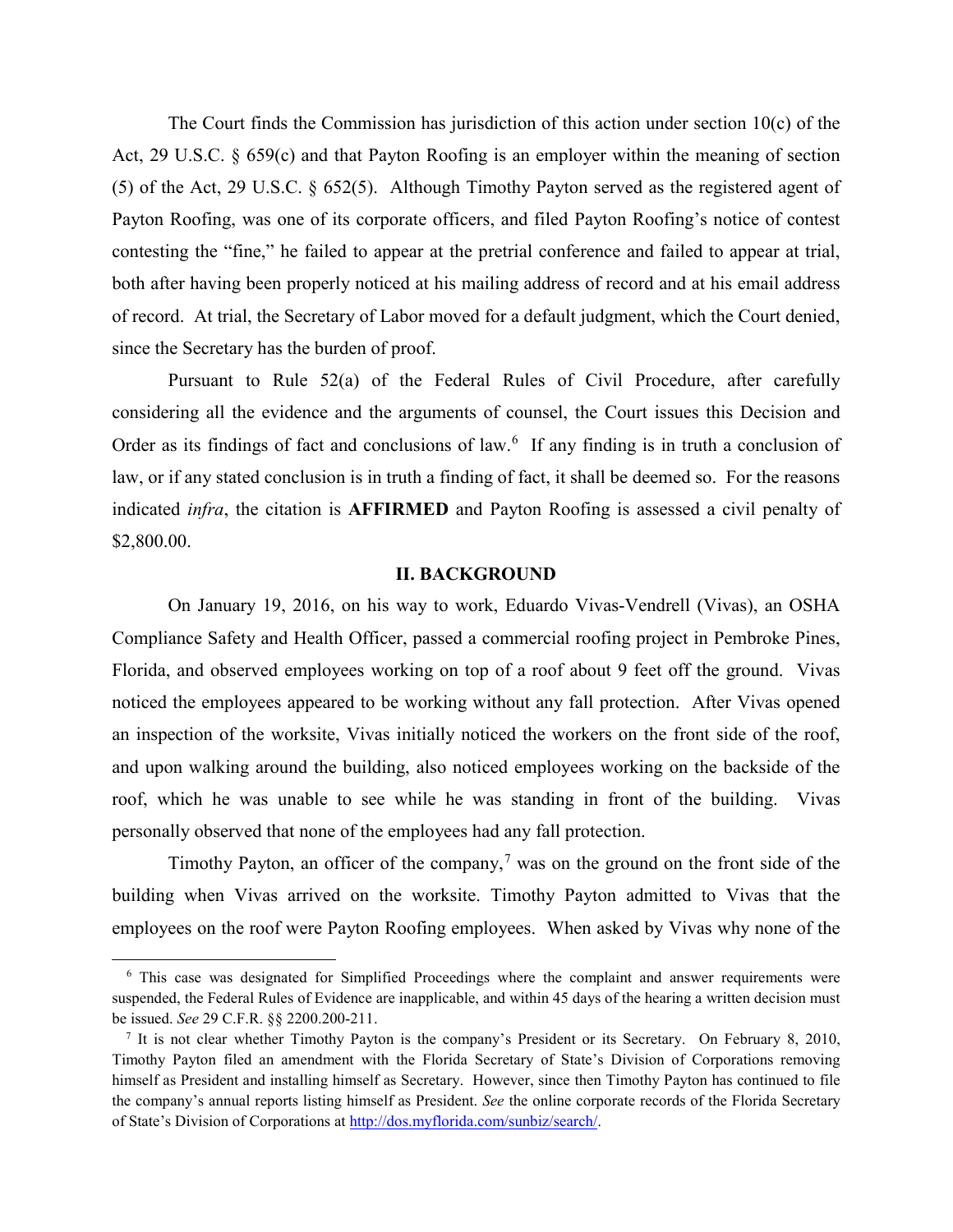workers had any fall protection, Timothy Payton stated, "I'm the monitor." Sometime in June, Vivas called Timothy Payton to obtain information about Payton Roofing's safety program. Payton could not talk and told Vivas to call him later, which Vivas did. Vivas "called and called and he never returned the call back again." Thus, Payton Roofing did not provide any information to Vivas regarding any company safety program it had in effect.

### **III. ANALYSIS**

The fundamental objective of the Act is to prevent occupational deaths and serious injuries. *Whirlpool Corp. v. Marshall*, 445 U.S. 1, 11 (1980). To achieve this purpose, the Act imposes two duties on an employer: a "general duty" to provide to "each of his employees employment and a place of employment which are free from recognized hazards that are causing or are likely to cause death or serious physical harm to his employees," 29 U.S.C.  $\S$  654(a)(1); and a specific duty to comply with all applicable occupational safety and health standards promulgated under the Act. *Id.* § 654(a)(2). Pursuant to that authority the standard at issue in this case was promulgated. $8$ 

In the Eleventh Circuit, the jurisdiction in which this case arose,  $9$  "the Secretary will make out a prima facie case for the violation of an OSHA standard by showing (1) that the regulation applied; (2) that it was violated; (3) that an employee was exposed to the hazard that was created; and importantly, (4) that the employer "knowingly disregarded" the Act's requirements. *ComTran Grp., Inc. v. U.S. Dep't of Labor*, 722 F.3d 1304, 1307 (11th Cir. 2013). "If the Secretary establishes a prima facie case with respect to all four elements, the employer may then come forward and assert the affirmative defense of unpreventable or unforeseeable employee misconduct." *ComTran*, 722 F.3d at 1308.

<span id="page-2-0"></span> <sup>8</sup> The Secretary of Labor delegated his authority under the Act to the Assistant Secretary of Labor for Occupational Safety and Health, who heads OSHA, and assigned responsibility for enforcement of the Act to OSHA. *See* 65 Fed.Reg. 50017 (2000). The Assistant Secretary has promulgated occupational safety and health standards, *see e.g.*, 29 C.F.R. Parts 1910 and 1926.<br><sup>9</sup> The worksite was in Pembroke Pines, Florida, and the Florida Secretary of State's online records indicate Payton

<span id="page-2-1"></span>Roofing's principal address is in Coral Springs, Florida. Therefore, both parties may appeal the final order in this case to the Eleventh Circuit Court of Appeals, and in addition, Payton Roofing may also appeal to the District of Columbia Circuit. *See* 29 U.S.C. §660(a) & (b). The Commission has held that "[w]here it is highly probable that a case will be appealed to a particular circuit, the Commission generally has applied the precedent of that circuit in deciding the case— even though it may differ from the Commission's precedent." *Kerns Bros. Tree Serv.*, 18 BNA OSHC 2064, 2067 (No. 96-1719, 2000). Here, the Court applies the precedent of the Eleventh Circuit in deciding the case where it is highly probable that any appeal in this case will be taken.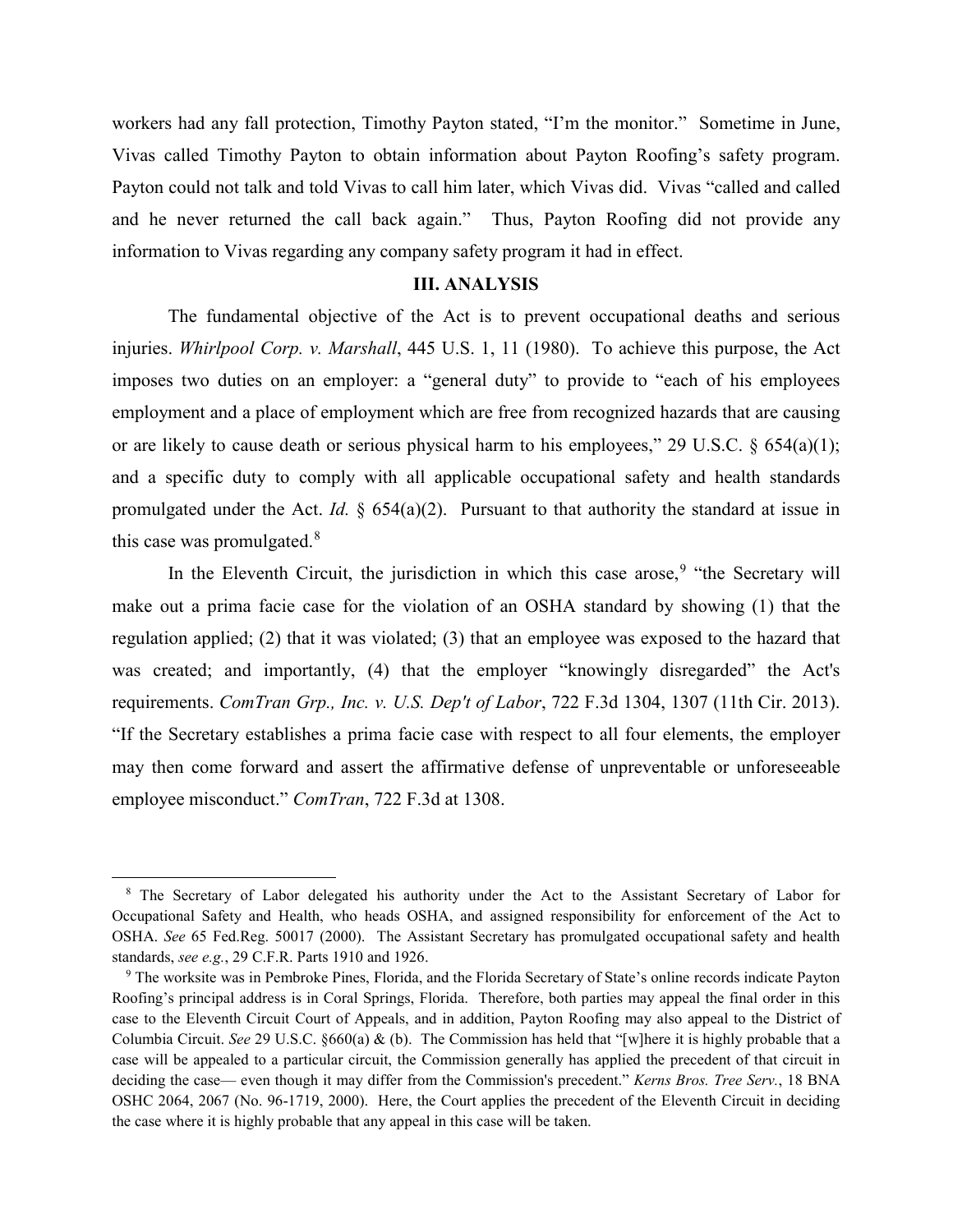#### **Alleged Violation**

The citation alleges Payton Roofing committed a serious violation of the Secretary's fall protection standard related to fall protection systems criteria and practices, when the "safety monitor was not on the same walking/working surface and within visual sighting distance of the employee being monitored." The Secretary's fall protection standard specifically mandates that the employer "shall designate a competent person to monitor the safety of other employees and the employer shall ensure that the safety monitor . . . shall be on the same walking/working surface and within visual sighting distance of the employee being monitored[.]" 29 C.F.R. §  $1926.502(h)(1)(iii)$ .

## **Applicability of Standard**

The Secretary's fall protection standard applies to "each employee engaged in roofing work on low-slope roofs, with unprotected sides and edges 6 feet (1.8 m) or more above a lower level."[10](#page-3-0) 29 C.F.R. § 1926.501(b)(10). "Roofing work" is defined as "the hoisting, storage, application, and removal of roofing materials and equipment, including related insulation, sheet metal, and vapor barrier work, but not including the construction of the roof deck." 29 C.F.R. § 1926.500(b). A "low-slope roof" means "a roof having a slope less than or equal to 4 in 12 (vertical to horizontal)." *Id.* Here, Payton Roofing's employees were engaged in roofing work since they were involved in the application and removal of roofing materials. Payton Roofing's employees were working on a roof with unprotected sides and edges approximately 9 feet above the lower level. Vivas measured the roof and determined it was a "low slope" roof since it measured 3 in 12. Therefore, the Secretary's fall protection standard was applicable to the cited condition.

### **Standard Violation**

Timothy Payton admitted to Vivas that he was the company's safety monitor on site. As indicated *supra*, under the Secretary's cited standard, Payton Roofing was required to "ensure that the safety monitor . . . shall be on the same walking/working surface and within visual sighting distance of the employee being monitored.]" 29 C.F.R.  $\frac{1}{2}$  1926.502(h)(1)(iii). Here, when Vivas arrived on the worksite and observed Payton Roofing's employees working on the roof without fall protection, Timothy Payton was on the ground and therefore was not on the

<span id="page-3-0"></span> <sup>10 &</sup>quot;*Lower levels* means those areas or surfaces to which an employee can fall. Such areas or surfaces include, but are not limited to, ground levels, floors, platforms, ramps, runways, excavations, pits, tanks, material, water, equipment, structures, or portions thereof." 29 C.F.R. § 1926.500(b).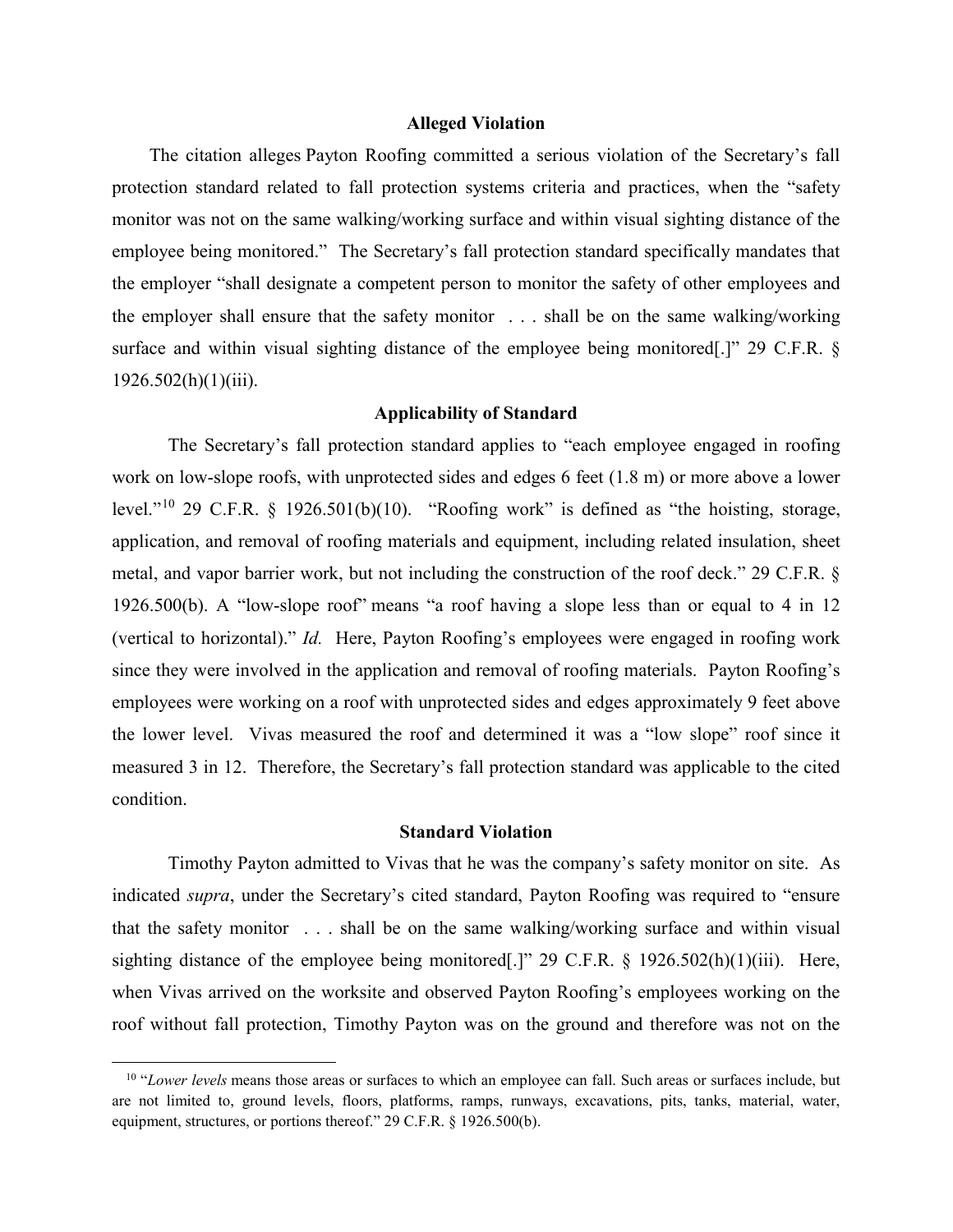same walking/working surface of the employees he was monitoring. Further, since Vivas observed employees working on both the front side and backside of the roof and when he arrived Timothy Payton was on the ground in the front of the building, Timothy Payton was not within visual sighting distance of the employees he was monitoring that were working on the backside of the roof. Thus, the Secretary has established that Payton Roofing violated the cited standard.

### **Exposure to Hazard**

"The Secretary always bears the burden of proving employee exposure to the violative conditions." *Fabricated Metal Products, Inc.*, 18 BNA OSHC 1072, 1074 (No. 93-1853, 1997) (citations and footnotes omitted). The Commission's longstanding "reasonably predictable" test for hazard exposure requires the Secretary to "show that it is reasonably predictable either by operational necessity or otherwise (including inadvertence), that employees have been, are, or will be in the zone of danger." *Delek Ref., Ltd*., 25 BNA OSHC 1365, 1376 (No. 08-1386, 2015) (*citing Fabricated Metal Prods., Inc.*, 18 BNA OSHC 1072, 1074 (No. 93-1853, 1997)). See also *Rockwell Intl. Corp.*, 9 BNA OSHC 1092 (No. 12470, 1980); *Gilles & Cotting*, 3 BNA OSHC 2002 (No. 504, 1976).

 The zone of danger is the "area surrounding the violative condition that presents the danger to employees." *Boh Bros. Constr. Co., LLC*, 24 BNA OSHC 1067, 1085 (No. 09-1072, 2013) (*citing RGM Constr. Co.*, 17 BNA OSHC 1229, 1234 (No. 91-2107, 1995)). As the Commission noted in *Gilles & Cotting*, 3 BNA OSHC at 2003, the scope of the zone of danger is relative to the wording of the standard and the nature of the hazard at issue. Here, the zone of danger presented was the unprotected sides and edges of the roof. "Our inquiry then is whether the employees' proximity" to the unprotected sides and edges of the roof "makes it reasonably predictable that they will enter these zones of danger by slipping or falling." *Fabricated Metal*, 18 BNA OSHC at 1076.

The photographs taken by Vivas, and corroborated by his testimony, clearly establish the proximity of some of Payton Roofing's employees to the unprotected sides and edges of the roof, which "makes it reasonably predictable that they will enter these zones of danger by slipping or falling." Thus, the Court concludes the Secretary has shown "that it is reasonably predictable either by operational necessity or otherwise (including inadvertence), that employees have been, are, or will be in the zone of danger" without proper fall protection. *Delek Ref., Ltd*., 25 BNA OSHC at 1376. Therefore, the Secretary has established employee exposure to the cited conditions.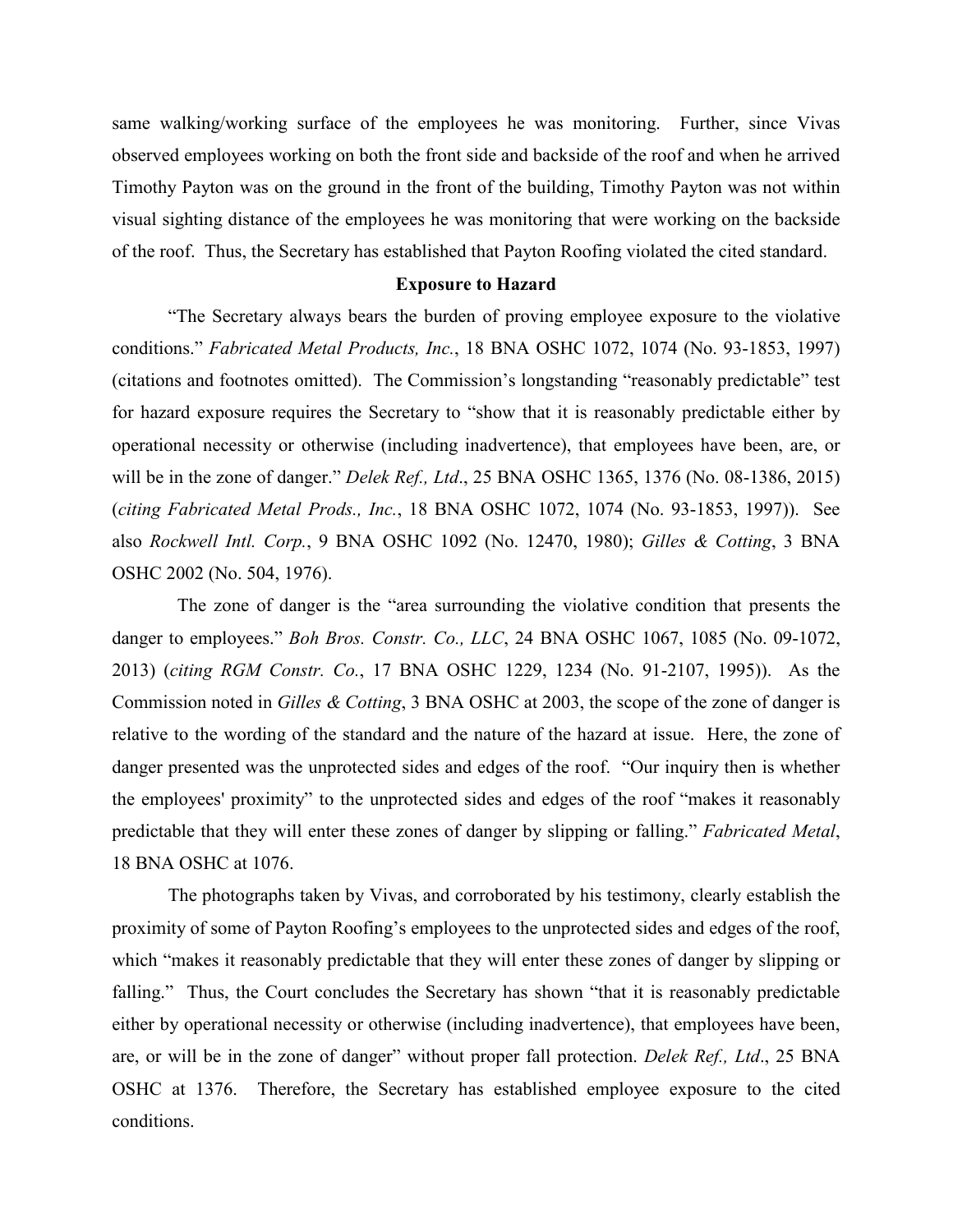#### **Knowledge of Violation**

"The knowledge element of the prima facie case can be shown in one of two ways." *Eller-Ito Stevedoring Co., LLC v. Sec'y of Labor*, 567 F. App'x 801, 803 (11th Cir. 2014) (citing *ComTran* at 1307). "First, where the Secretary shows that a supervisor had either actual or constructive knowledge of the violation, such knowledge is generally imputed to the employer." *Id.* (citing *ComTran* at 1307–08). "In the alternative, the Secretary can show knowledge based upon the employer's failure to implement an adequate safety program, with the rationale being that—in the absence of such a program—the misconduct was reasonably foreseeable." *Id.* at 803-04 (citing *ComTran* at 1308).

However, in the Eleventh Circuit, a "supervisor's 'rogue conduct' cannot be imputed to the employer in that situation. Rather, 'employer knowledge must be established, not vicariously through the violator's knowledge, but by either the employer's actual knowledge, or by its constructive knowledge based on the fact that the employer could, under the circumstances of the case, foresee the unsafe conduct of the supervisor [that is, with evidence of lax safety standards].'" *ComTran* at 1316 (citation omitted). Here, Timothy Payton was not just a supervisor; he was a corporate officer of Payton Roofing. Therefore, not only did Timothy Payton have actual knowledge of his violative conduct but so did Payton Roofing, since a corporation "cannot act other than through its officers, employees, and agents." *United Techs. Corp. v. Mazer*, 556 F.3d 1260, 1271 (11th Cir. 2009); *Palazzo v. Gulf Oil Corp.*, 764 F.2d 1381, 1385 (11th Cir.1985). Therefore, the Secretary has established Payton Roofing's actual knowledge.

## **Classification**

A "serious violation shall be deemed to exist in a place of employment if there is a substantial probability that death or serious physical harm could result from a condition which exists, or from one or more practices, means, methods, operations, or processes which have been adopted or are in use, in such place of employment unless the employer did not, and could not with the exercise of reasonable diligence, know of the presence of the violation." 29 U.S.C. § 666(k). Thus, "[w]hether the employer intended to violate an OSHA standard is irrelevant. The only question relevant to the employer's state of mind is whether he knew or with the exercise of reasonable diligence could have known of the violation." *Georgia Elec. Co. v. Marshall*, 595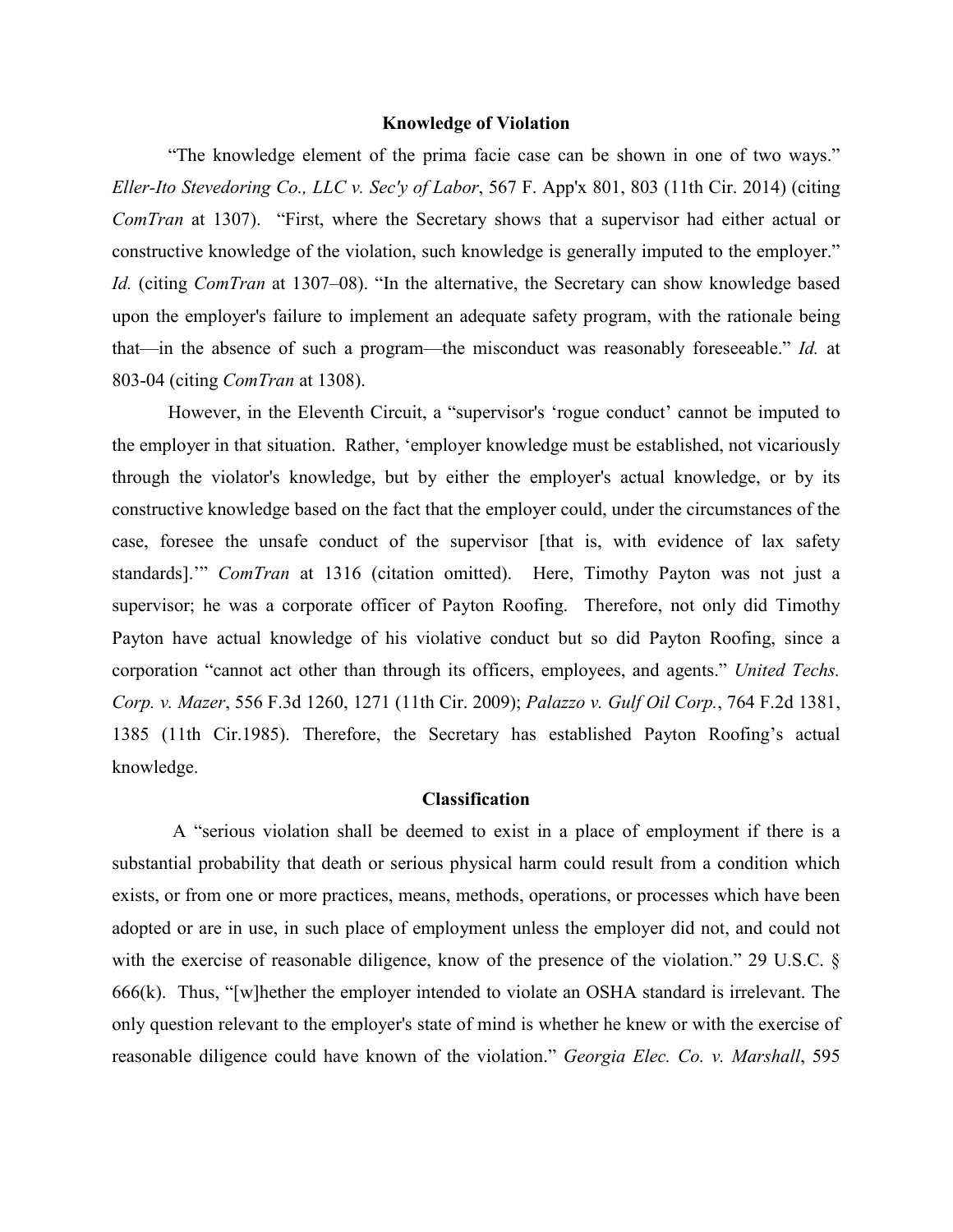F.2d 309, 318–19 (5th Cir. 1979).<sup>11</sup> Here, the employees were exposed to a fall of approximately 9 feet to the ground. Such falls "could result in death or serious physical harm." Therefore, the Court concludes the violation was a serious violation.

### **IV. PENALTY DETERMINATION**

The Secretary proposed a penalty of \$2,400.00 for the violation. Under the Act, an employer who commits a "serious" violation may be assessed a civil penalty of up to \$7,000 for each such violation.<sup>[12](#page-6-1)</sup> 29 U.S.C.  $\&$  666(b). The Commission is empowered to "assess all civil penalties" provided in this section, "giving due consideration to the appropriateness of the penalty with respect to the size of the business of the employer being charged, the gravity of the violation, the good faith of the employer, and the history of previous violations." 29 U.S.C. § 666(j). "These factors are not necessarily accorded equal weight; generally speaking, the gravity of a violation is the primary element in the penalty assessment." *J.A. Jones Constr.*, 15 BNA OSHC 2201, 2216 (No. 87-2059, 1993) (*citing Trinity Indus., Inc.*, 15 BNA OSHC 1481, 1483 (No. 88-2691, 1992)).

The gravity of the violation includes the number of exposed employees, the duration of exposure, the precautions taken to prevent injury, and the degree of probability that an injury would occur. *Merchant's Masonry, Inc.*, 17 BNA OSHA 1005, 1006-07 (No. 92-424, 1994). With respect to the gravity of this violation, the Court finds the severity of the violation was high since a 9-foot fall from the roof would likely result in death or serious physical harm and the probability was greater since there were 9 or 10 employees working on the roof.

With respect to the size of the business, Payton Roofing was small, with only 9 or 10 employees. OSHA gave Payton Roofing a 60% penalty adjustment for its size, which the Court finds appropriate. As to history, since there is no evidence Payton Roofing has been previously inspected, the Court concludes Payton Roofing should receive neither a reduction, nor an

 $\overline{a}$ 

<span id="page-6-0"></span> $11$  The Eleventh Circuit was created when the Fifth Circuit split on October 1, 1981. Immediately after the split, the Eleventh Circuit stated in *Bonner v. City of Prichard, Alabama*, 661 F. 2d 1206 (11th Cir. 1981), that any opinion issued by the Fifth Circuit before the close of business on September 30, 1981 is binding precedent on the Eleventh Circuit.<br><sup>12</sup> In 2015, Congress passed the Federal Civil Penalties Inflation Adjustment Act Improvements Act, directs

<span id="page-6-1"></span>agencies to adjust their penalties for inflation each year and requires agencies to publish "catch up" rules to make up for lost time since the last adjustments. As a result of OSHA's "catch up" rules, OSHA's maximum penalties, which had not been raised since 1990, increased by 78%. Thus, an employer who commits a serious violation after November 2, 2015, may be assessed a civil penalty of up to \$12,471 for each such penalty assessed after August 1, 2016.